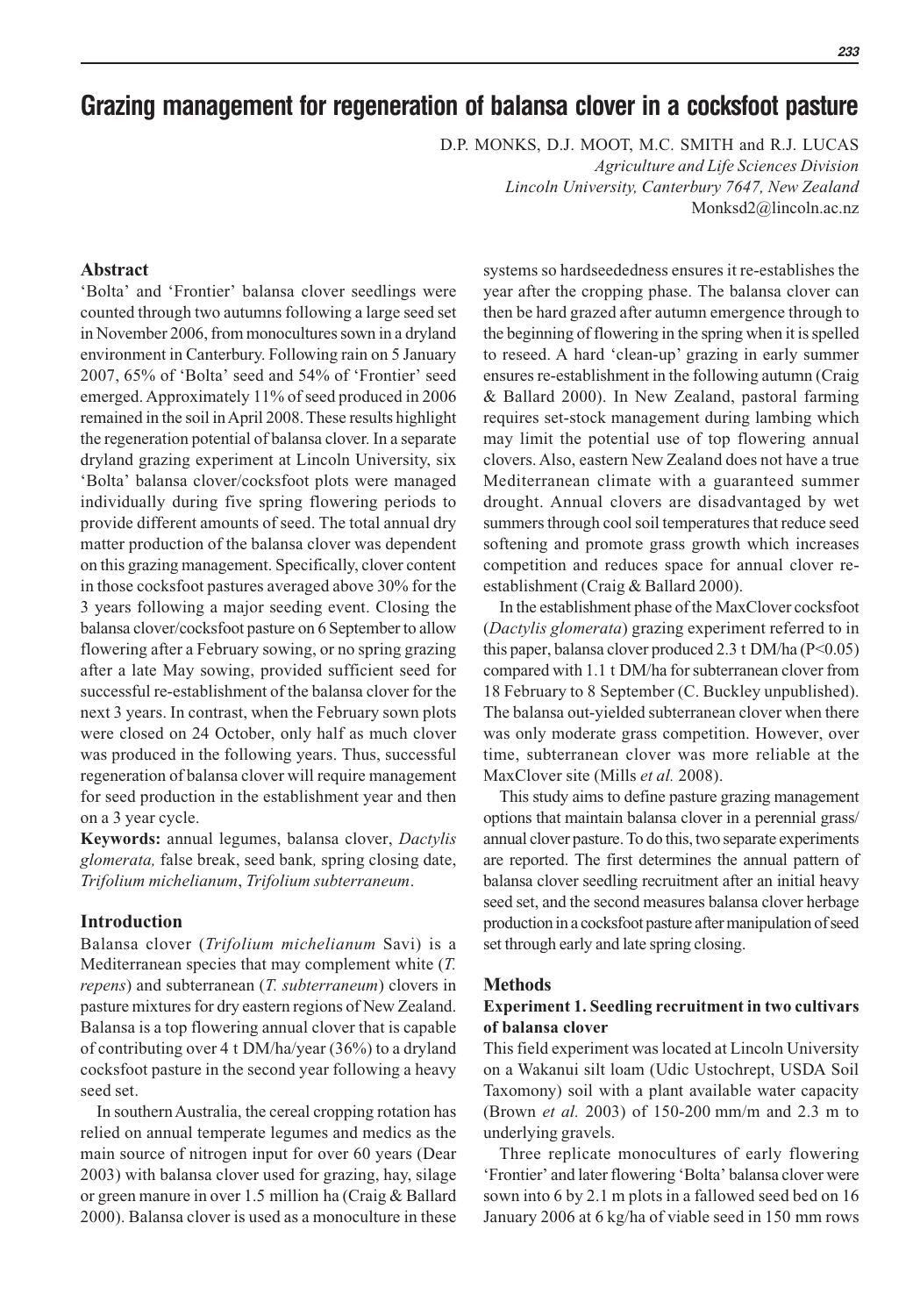**Figure 1** Percentage of 'Bolta' ( $\bigcirc$ ) and 'Frontier' ( $\bullet$ ) balansa clover seeds remaining in the soil after seedling emergence and removal following rain events at Lincoln University, Canterbury. Daily rainfall is from Broadfields Meteorological Station, ~2km north of the experimental site. Error bar of 1.61 represents the s.e. of seeds remaining (%).



using an Øyjood cone seeder. This gave potential populations of 520 and 670 seedlings/m2 for 'Frontier' and 'Bolta' based on thousand seed weight (TSW) of 1.15 g and 0.90 g and laboratory germination of 89% and 23%, respectively.

The first germinating rains of 16 mm came on 5 February 2006. Between 6 February and 23 April, only 77 mm of rain fell, so irrigation to field capacity was applied on 13 and 20 April 2006 to ensure survival of the seedlings. The experiment was sprayed with Pulsar (200 g/L bentazone and 200 g/L MCPB) at 5 L/ha and Gallant (100 g/L haloxyfop and 347 g/L diethylene glycol) at 2.5 L/ha on 28 August 2006 to control broad leaf weeds including shepherd's purse (*Capsella bursa-pastris*) and fathen (*Chenopodium album*) and grass weeds including *Poa annua*. The plots were left ungrazed to allow maximum flowering and seed set. After seed had been shed from seed heads, the remaining mature herbage was cut to a stubble height of 80 mm on 11 December 2006 using a rotary mower without the catcher. The mown material, which consisted mostly of stems, was then hand raked off the plots.

Rainfall between 20 and 23 December 2006 of 56 mm (Fig. 1) led to the germination and emergence of dense populations of balansa clover seedlings. Six 100 x 100 mm quadrats per plot were fixed to the soil on 5 January 2007 and seedlings were counted and removed. Subsequent re-counts were made from these quadrats following rain events through the summer/autumn until 10 May 2007. The experimental area was then knapsack sprayed with Roundup Transorb (glyphosate 540 g/ L a.i.) at 20 ml/L water on 22 May 2007 to kill the clover and prevent flowering and seed production from the site in spring/summer 2007 (Year 2). Emergence counts from the seed set in 2006 continued after 56 mm of rain fell between 10 and 28 December 2007. Counting continued until 20 April 2008 when soil from fixed quadrats was dug out to a depth of 40 mm and any remaining balansa clover seed was hand sieved from the 36 soil samples.

Data from this experiment were analysed as a randomised complete block experiment by analysis of variance using GenStat (v10). All analyses were performed on untransformed plot data for each cultivar. Total seed set was calculated as the cumulative number of seedlings removed from the fixed quadrats plus seeds remaining in the soil. In this experiment all seed was considered accounted for by either emergence or hardseededness with no allowance for predation or decay.

# **Experiment 2. Grazing management and balansa clover productivity**

'Bolta' balansa clover (3.5 kg/ha) and 'Denmark' subterranean clover (*Trifolium subterraneum*) (10 kg/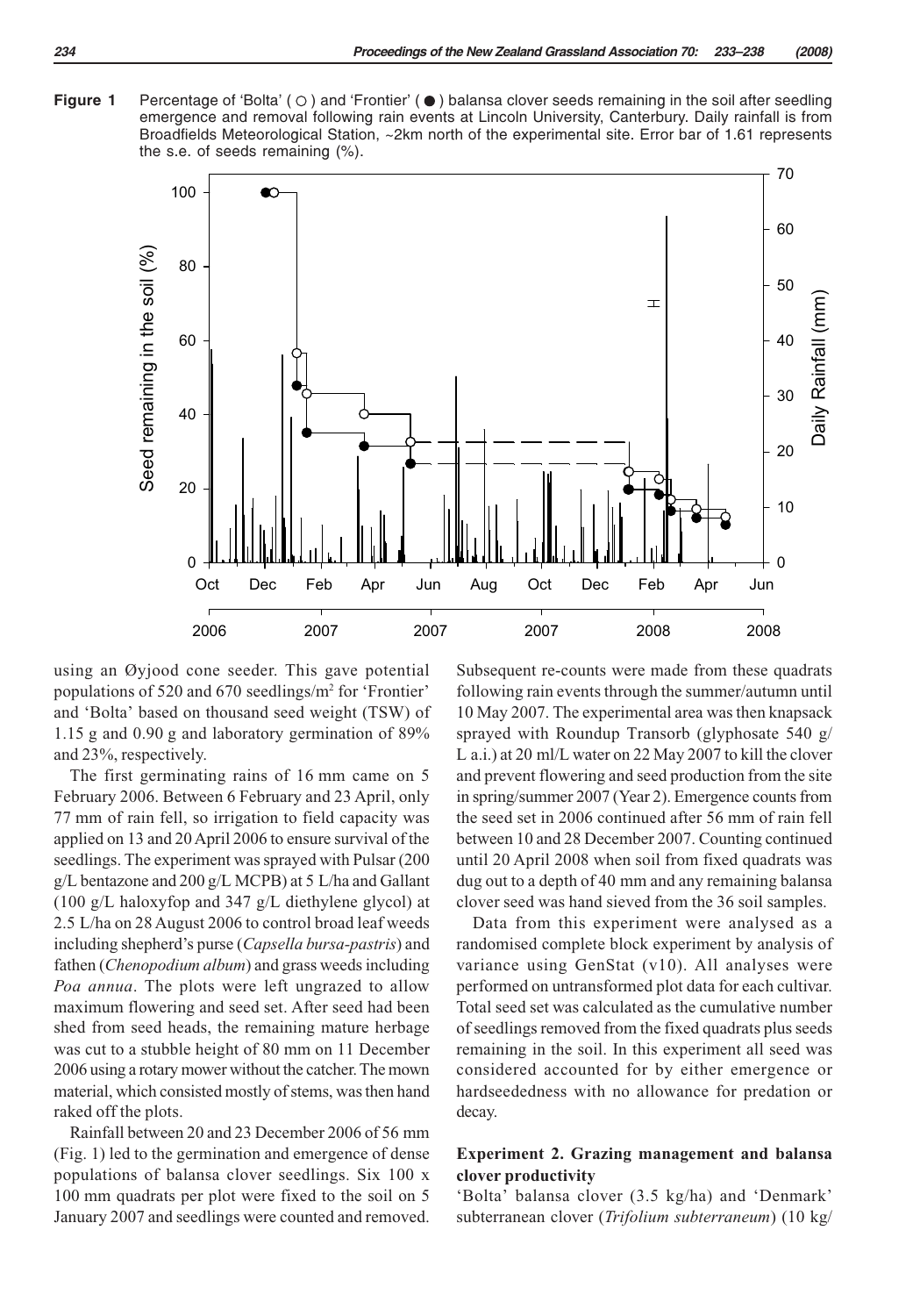**Table 1** The day of last grazing (spring closing date (C)) for balansa clover pastures sown with cocksfoot in a grazing experiment on 18 Feb 2002 (Plots 1-4) and 6 May 2003 (Plots 5&6) at Lincoln University, Canterbury.

| Pasture Plot No. |           |           |           |           |           |           |           |           |           |           |           |
|------------------|-----------|-----------|-----------|-----------|-----------|-----------|-----------|-----------|-----------|-----------|-----------|
|                  |           | 2         |           | 3         |           | 4         |           | 5         |           | 6         |           |
| C                | O         | С         | O         | C         | O         | C         | O         | С         | O         | C         | O         |
| 6/09             | 1/01      | 23/09     | 8/01      | 24/10     | 16/01     | 10/10     | 10/01     |           |           |           |           |
| 28/10            | 23/12     | 3/11      | 23/12     | 7/11      | 29/12     | 12/11     | 29/12     | -         | 22/12     | -         | 22/12     |
| 29/10            | 19/12     | 4/10      | 10/12     | 11/10     | 10/12     | 15/10     | 15/12     | NC.       | <b>NC</b> | 25/10     | 15/12     |
| <b>NC</b>        | <b>NC</b> | <b>NC</b> | <b>NC</b> | <b>NC</b> | <b>NC</b> | <b>NC</b> | ΝC        | <b>NC</b> | <b>NC</b> | <b>NC</b> | <b>NC</b> |
| 27/10            | 3/01      | 5/11      | 11/01     | 29/10     | 20/01     | 22/10     | 30/01     | 25/10     | 26/12     | 8/11      | 19/12     |
| <b>NC</b>        | NC.       | ΝC        | <b>NC</b> | ΝC        | NC.       | <b>NC</b> | <b>NC</b> | ΝC        | ΝC        | NC.       | <b>NC</b> |
|                  |           |           |           |           |           |           |           |           |           |           |           |

Note: NC is no closing for flowering and reseeding. C is closing date, O is opening grazing date when grazing recommenced. Plots 5 and 6 were first grazed on 22 December 2003. The interval between C and O indicates the length of spelling time for each plot.

ha) were sown separately in a mixture with 'Vision' cocksfoot (4 kg/ha) on 18 February 2002 into four 0.05 ha fenced plots as two of the six mixtures sown as part of a larger MaxClover dryland grazing experiment (Brown *et al.* 2006) at Lincoln University, Canterbury, New Zealand. Two additional replicates of the six grazing experiment treatments were sown at the same site on 6 May 2003. Plant available water capacity (PAWC) for the top metre averages 160-180 mm/m and between 0.8 and 1.4 m to underlying gravels (A. Mills pers. comm.). All pasture types within the larger experiment were grazed to balance animal and pasture requirements. For balansa clover pastures, emphasis was placed on maximising spring clover content through rotational grazing from late August with three flocks grazing two paddocks each in 10-14 day rotations. This changed to two flocks grazing three paddocks at 15-18 day rotations in late September. Each pasture was periodically closed in spring to allow the clover to re-seed. The timing and frequency of closure, and hence re-seeding, differed amongst the six balansa/cocksfoot plots (Table 1). This enabled the effects on balansa clover seedling recruitment and herbage productivity to be investigated. Intensive summer grazing with ewes was used to remove herbage and open the sward for seedling emergence (Craig & Ballard 2000). Dry matter production and botanical composition were measured under exclosure cages. Caged areas (1 m<sup>2</sup>) were mown to 30 mm height prior to cage placement and moved to a freshly mown area every 28 days. Total dry matter production of each plot was analysed using a oneway ANOVA; statistical analysis was not possible for plot by year means because each of the six fenced plots was managed differently.

#### **Results**

#### **Experiment 1. Seedling recruitment**

On 5 January 2007, seedling counts averaged 24,000 plants/m2 and by 16 January, 65% of 'Bolta' and 54% of 'Frontier' seeds had germinated (Fig. 1). When

emergence counts ceased on 10 May there were still 27% and 37% of seed remaining in the soil for 'Bolta' and 'Frontier', respectively. Emergence counts recommenced on 4 January 2008 and showed a similar pattern of seed softening to that recorded in 2007. Accumulating the total number of seedlings emerged and seeds remaining in the soil to 20 April 2008 equated to  $\sim$  50,000 seeds/m<sup>2</sup>, or ~600 kg seed/ha, produced from the single flowering in spring 2006. Approximately 11% of that population remained as hard seed in April 2008 for both cultivars.

## **Experiment 2. Grazing management and balansa clover productivity**

Of the four plots sown in 2002, Plot 1 had the earliest closure date in 2002 (Table 1) and produced the most (P=0.006) dry matter and clover content of the four balansa clover pastures. Total herbage production of this plot averaged 9.3 t DM/ha/year with between 2.2 and 4.3 t DM/ha of balansa clover (Fig. 2). The exception was in 2006 when DM production decreased to <0.5 t/ ha but it then recovered to > 3 t/ha in 2007 after an October closing in 2006 (Table 1). None of the other plots recovered in 2007 (Fig. 2). Balansa contributed an average of 28% to the total annual dry matter production over 6 years across all four plots.

The later sown Plot 5 (no grazing and full flowering in 2003, but no seed production in 2004 or 2005 (Table 1)) produced <0.5 t/ha of clover dry matter in 2006 and 2007, after producing ~2.5 t/ha/year in the previous 2 years (Fig. 3). In contrast, Plot 6 which also had no grazing and full flowering in 2003, recovered from <1.0 t/ha in 2006 to almost 3 t/ha of balansa in 2007 after reseeding opportunities in 2004 and 2006. Subterranean clover production in plots adjacent to balansa Plots 5 and 6 was always greater than balansa. The Sub clover also decreased in 2006 to ~1.6 t DM/ha but recovered in 2007 to produce more than 4.2 t DM/ha (Fig. 3). Mean subterranean clover production in the cocksfoot pasture during years 2-5 was ~3.8 t DM/ha/year.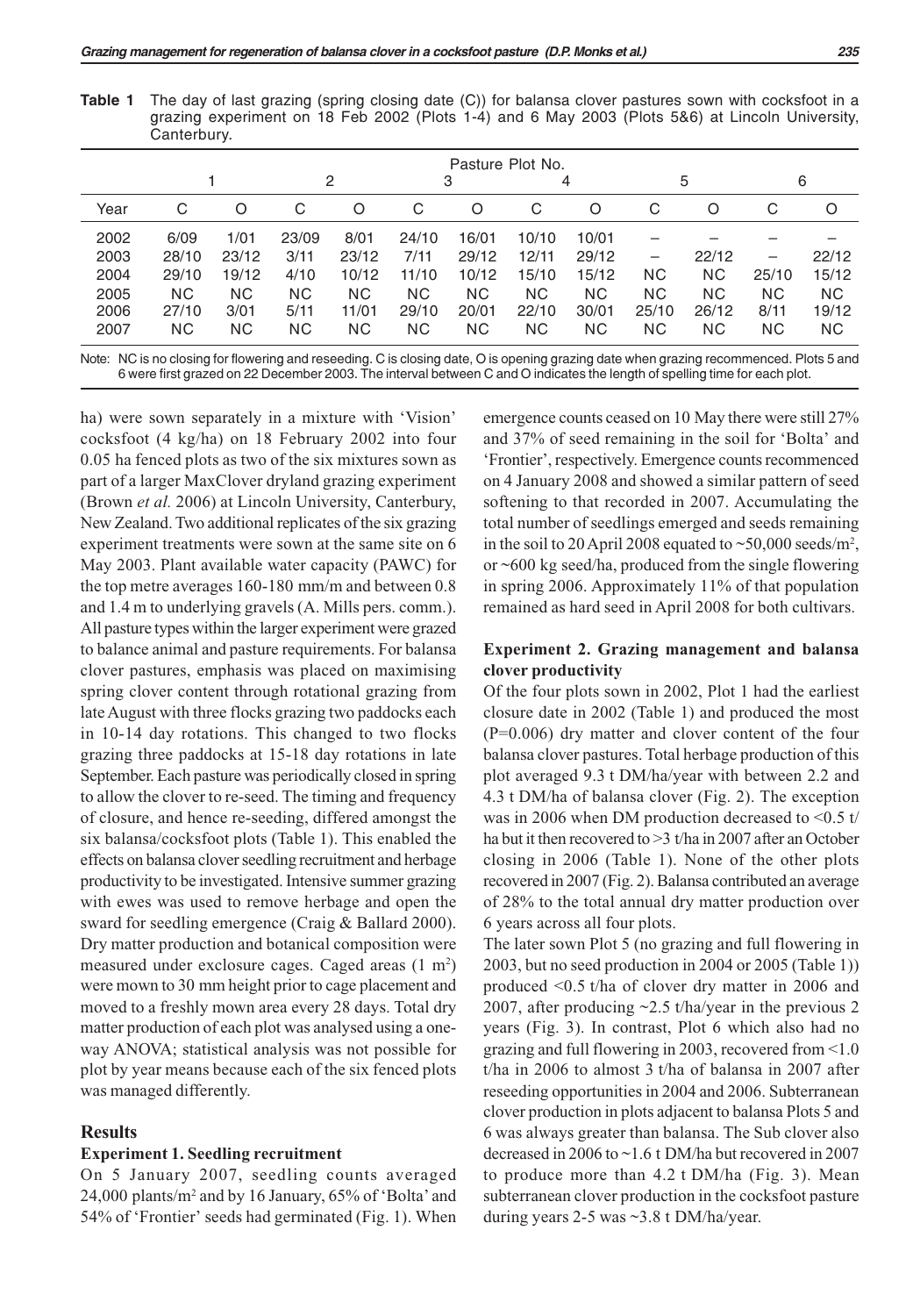



**Figure 3** Total annual legume dry matter yield from years 2 to 5 from balansa or subterranean clover from Plots 5 and 6 of cocksfoot based pastures sown in May 2003 in the MaxClover experiment at Lincoln University, Canterbury.

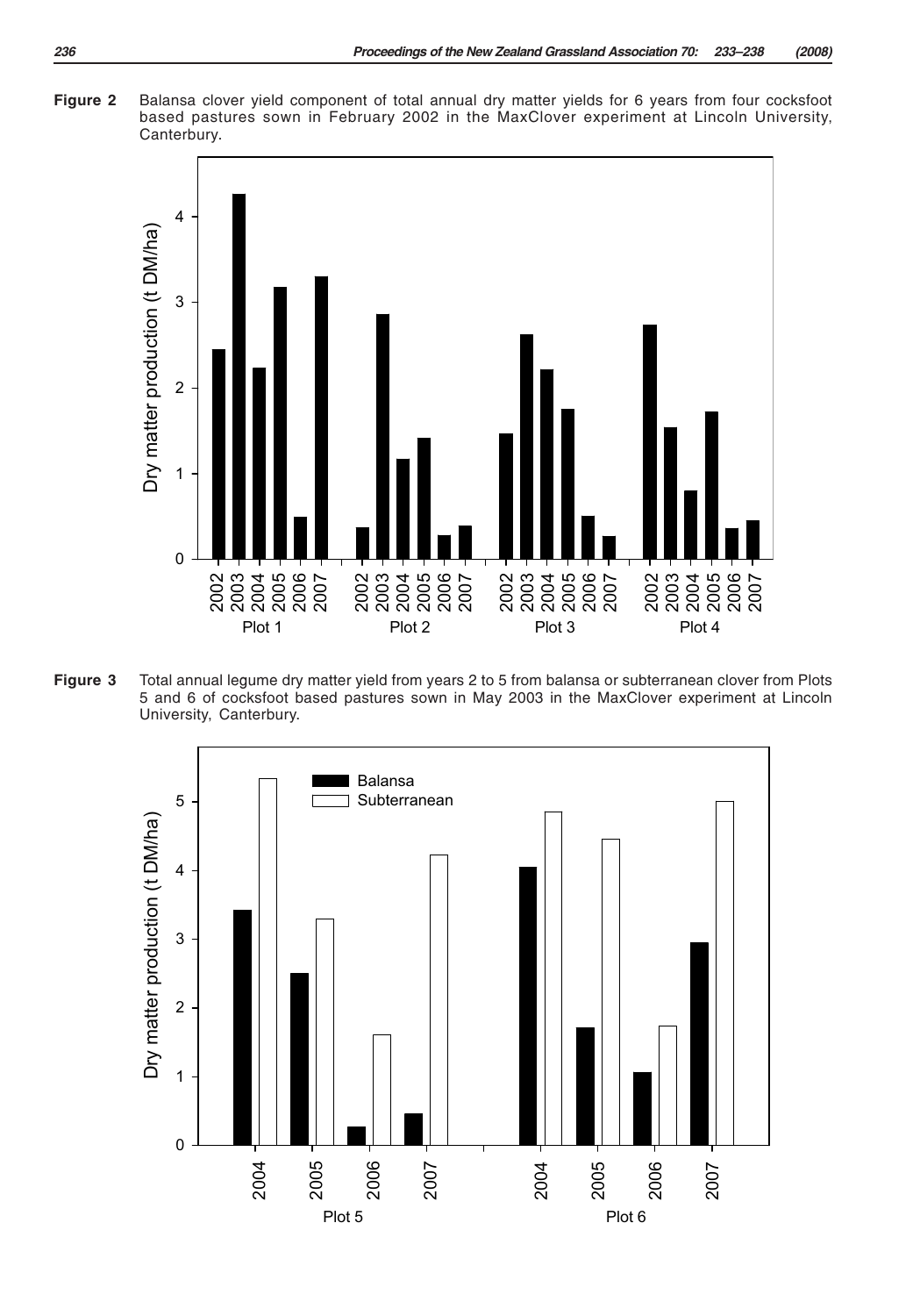## **Discussion**

Seedling recruitment in Experiment 1 (Fig. 1) showed that  $\sim$  50% of the seed set in the first year of flowering emerged after summer rains in December and that ~75% of all the seed set had emerged by the end of May. By the end of the second autumn ~11% of the initial seed production remained in the soil, equating to 65 kg of seed/ha or more than 10 times the amount of seed initially sown. Even allowing for a further 75% softening in the third season, 16 kg of seed would still remain hard into the fourth year. Craig & Ballard (2000) in South Australia and Jansen & Ison (1996) in western New South Wales produced similar results and showed 50% of seed was soft at the first break of the season after seed set and  $\sim$ 75% of seed had emerged by the end of year 1. These results highlight that sown balansa clover is capable of producing a huge bank of seed that can be managed for regeneration in subsequent years.

The differences in individual plot management within the grazing experiment offer insights into how this seed bank can be managed to maintain balansa clover in a pasture. Plot 1 in the grazed experiment, benefited from the earliest closing date in the establishment year (2002) and later closing for limited seed inputs in the following two seasons. The balansa clover in this pasture contributed the greatest proportion of clover in Year 4 (2005) with 3.3 t DM/ha (32% total DM) (Fig. 2). The management for Plot 6, sown a year later, also produced sufficient seed for balansa clover to be able to re-establish and contribute 2.9 t DM/ha, 3 years later in 2007 (Fig. 3). This plot had no grazing in 2003 and limited flowering and seeding in 2004. These results show that the potential exists for balansa clover to persist in a grazed pasture with cocksfoot for at least 3 years. The individual grazing management records have identified the need to allow prolific seeding in the establishment year as a key component of balansa clover dry matter productivity in subsequent years.

Plot 5 was managed to contrast with Plot 6 by not allowing seed set in 2004 (Table 1). As a result, Plot 5 produced sufficient seed in 2003 for balansa clover to re-establish for 2 years without significant seed inputs. However, it failed to produce more than 0.5 t DM/ha in the third and fourth years (Fig. 3). The failure in the third year coincided with a dry autumn in 2006 which limited annual clover regeneration in all plots (balansa and subterranean) (Mills *et al*. 2008). Between 6 February 2006 and 24 April 2006 only 77 mm of rain fell and Penman evapotranspiration totalled 263 mm. It is assumed seedlings that emerged from February rain died before the subsequent rain in late April. This led to low balansa and subterranean clover populations and low spring clover production in the pastures. In a demographic model of clover persistence, Jansen & Ison (1996)

highlighted the sensitivity of balansa clover to low seed production and the risk of false strike. Both of these factors appear to have contributed to the annual clover failures in 2006, when both balansa and subterranean clover had decreased dry matter yields (Fig. 3). It should also be noted that none of the balansa plots were spelled for reseeding in 2005. In that summer season, cocksfoot grass vigour increased (not shown) due to summer rain and the low autumn rainfall gave a false strike in 2006. Hence, 2006 presented a 'worst case' scenario for clover regeneration.

Across the grazing experiment subterranean clover was more productive than balansa when mixed with cocksfoot (Mills *et al*. 2008, and Fig. 3). However, the performance of the top flowering balansa was encouraging given its limited ability to produce seed when intensively grazed during spring. Other aerial seeding annual clovers such as arrowleaf (*Trifolium vesiculosum*) and gland clover (*T. glanduliferum*) also have features which may complement sub clover. Further work should investigate the management requirements of these species plus their ability to increase total legume production in dryland pastures when mixed with sub clover and other perennial grass species.

Our results suggest that balansa clover will be productive for 3 to 4 years in a perennial pasture if it is closed early (mid-September) for heavy re-seeding in the establishment year. This could be achieved by making hay in the establishment season, which is not usually recommended for pasture with perennial clovers. Lenient grazing during warm, moist spring seasons and/or October closing will allow some balansa flowers to set viable seed to extend the contribution of the clover beyond the fourth year.

#### **Conclusions**

Seventy five percent of 'Bolta' balansa clover seed shed on the ground in November had germinated by May of the following autumn. More than 10 times the amount of seed initially sown remained as hard seed in the soil in May of the second year. This hard seed should enable balansa clover to persist in pastures for at least 3 years.

'Bolta' balansa clover averaged 3 t DM/ha/year for at least 4 years when sown with cocksfoot on a soil with 160 – 180 mm plant-available water capacity in lowland Canterbury. To achieve this, it was sown in autumn and closed in September to flower and set seed. In subsequent favourable seasons, closing in October for 8 weeks added limited amounts of fresh seed to the seed bank. This management prolonged the contribution of balansa clover to the pasture. Seedling survival each autumn is enhanced by intensive summer grazing of the grass to remove most herbage from the soil surface and reduce competition for light and moisture.